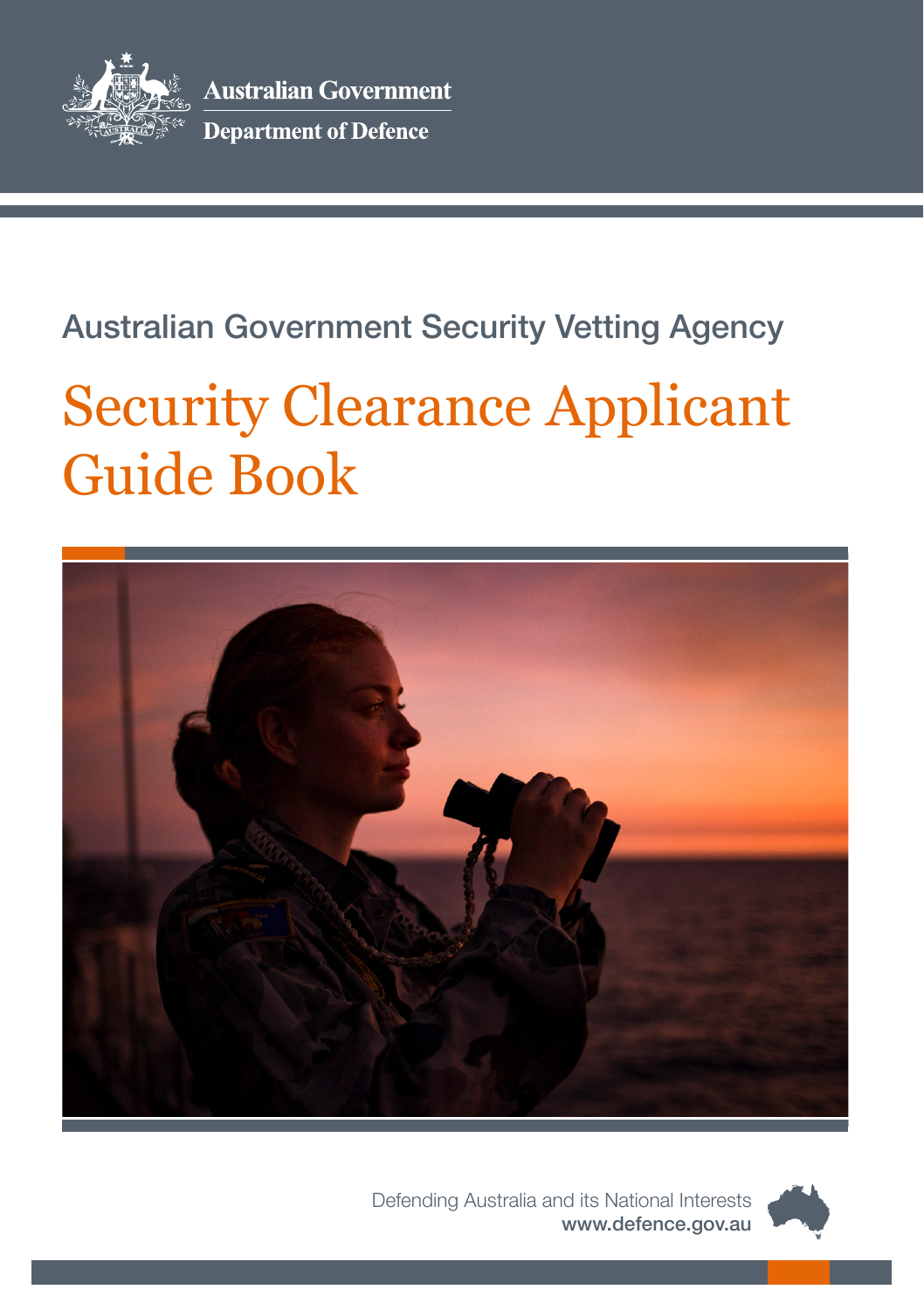# Australian Government Security Vetting Agency

The Australian Government Security Vetting Agency (AGSVA) is the central vetting agency for the Australian Government and conducts security clearance assessments for federal, state and territory agencies.

### Security Clearance Levels

| <b>Clearance Level</b>       | Level of access                                                                                       |
|------------------------------|-------------------------------------------------------------------------------------------------------|
| <b>Baseline</b>              | Classified resources up to and including PROTECTED.                                                   |
| Negative Vetting Level 1 NV1 | Classified resources up and including SECRET.                                                         |
| Negative Vetting Level 2 NV2 | Classified resources up to and including TOP SECRET.                                                  |
| Positive Vetting (PV)        | Classified resources up to and including TOP SECRET,<br>including caveated and code word information. |

# Security Clearance Eligibility & Suitability

### **Eligibility**

To be eligible for an Australian Government security clearance, you must meet the following eligibility requirements:

- **Australian citizenship** determined by the sponsoring entity before requesting a clearance.
- **Checkable background** determined by AGSVA as part of the vetting assessment.

In exceptional circumstances the sponsoring entity can elect to waive one or both of these requirements.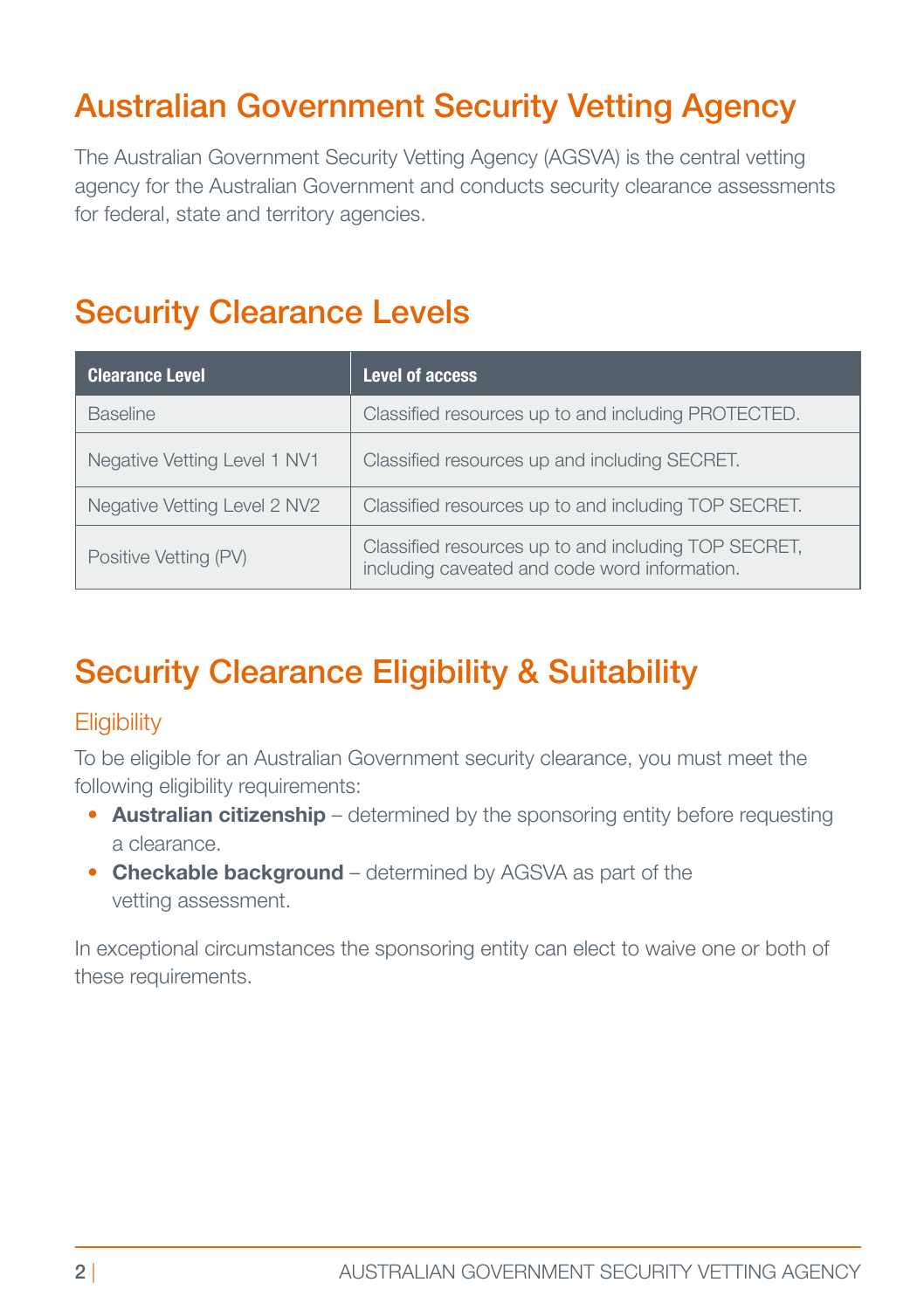### **Suitability**

The security clearance process will determine your suitability to hold a security clearance. Suitability is determined through an assessment of the individual's overall integrity.

In the security context, integrity is defined as a range of character traits sufficient for the Australian Government to have confidence in your ability to protect Government resources and information.

The character traits are:

- 
- Tolerance • Resilience • Loyalty
- Honesty Trustworthiness Maturity
- -

# **Privacy**

AGSVA recognises and respects your privacy. The collection, handling, use and disclosure of your personal information is undertaken in accordance with the Australian Privacy Principles set out in the *Privacy Act 1988*.

You may be asked questions that explore personal and sensitive aspects of your life, such as your relationships, finances, alcohol and drug use, and social or political views. You may be uncomfortable with some questions, or view them as intrusive, however it is important that you answer all questions openly and honestly.

AGSVA's vetting officers and psychologists are qualified professionals who are committed to completing vetting assessments in an objective manner. AGSVA staff are focused on determining your suitability to access sensitive and classified resources and will undertake careful consideration of the whole person.

Past activity or behaviours do not automatically disqualify you from attaining a security clearance. It can be possible for vetting officers to mitigate risk areas where there is sufficient evidence of reform.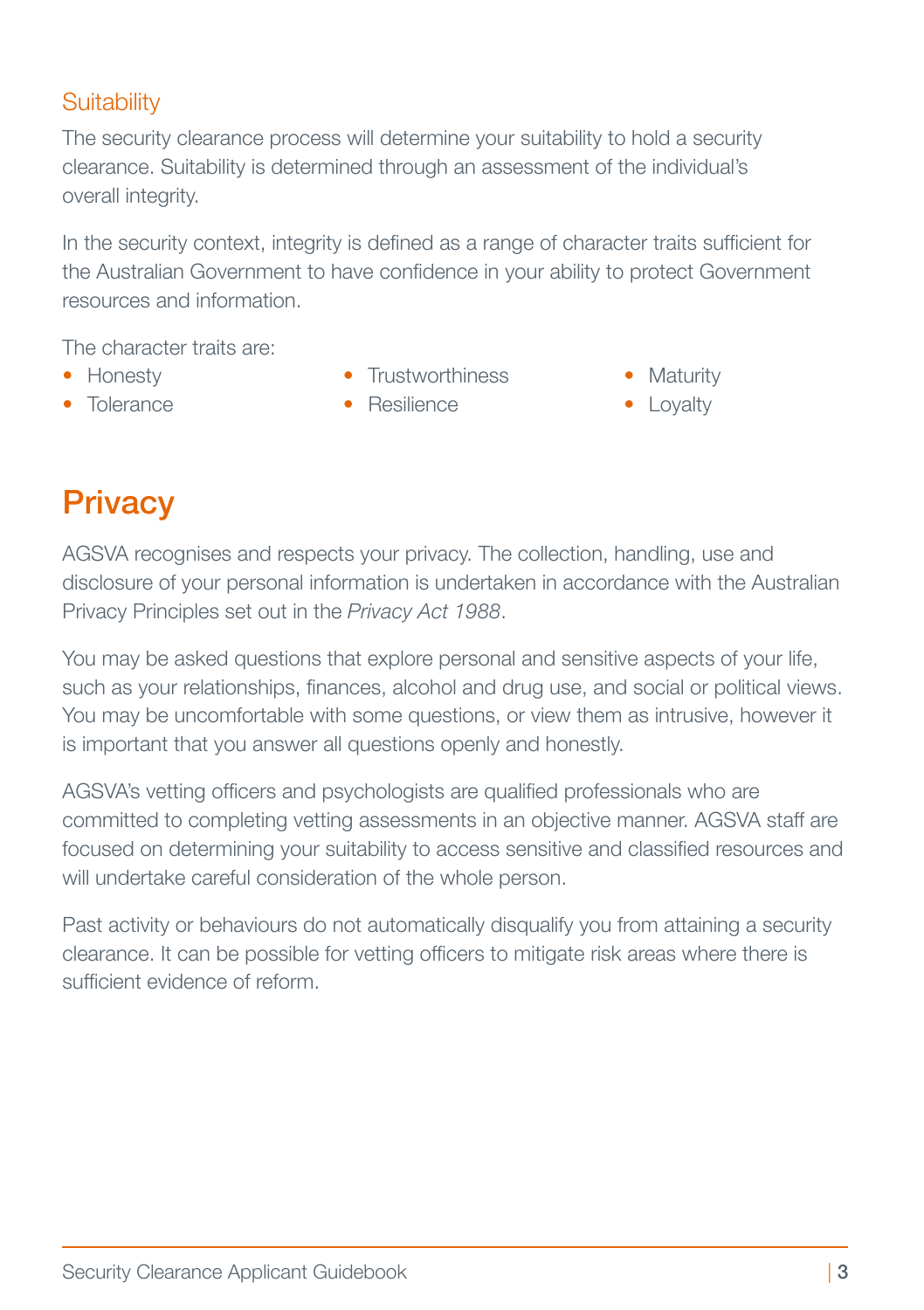# The Vetting Assessment Process

### Clearance Request

If your role requires you to hold a security clearance your employer will notify you and submit a clearance request on your behalf to AGSVA. Individuals cannot sponsor their own security clearance.

### Security Clearance Package

The Security Clearance Package has two submission components:

|   | <b>Online ePack questionnaire</b><br>You will receive an email with your logon details for AGSVA's eVetting portal<br>including the first half of your password. Your security advisor will provide you with<br>the second half of your password. You will need to logon and submit your ePack<br>questionnaire online. |
|---|-------------------------------------------------------------------------------------------------------------------------------------------------------------------------------------------------------------------------------------------------------------------------------------------------------------------------|
| 2 | Sending forms and personal documents to AGSVA<br>Forms:<br>• SVA100 Informed Consent Acknowledgement<br>• SVA084 National Police Checking Service (NPCS) Application<br>• SVA041 Statutory Declaration<br>Personal documents:<br>• as identified in the Security Clearance Package Checklist                            |

You will receive an email with your logon details for AGSVA's eVetting portal including the first half of your password. Your security advisor will provide you with the second half of your password. You will need to logon and submit your ePack questionnaire online.

Once you have completed and submitted your ePack questionnaire the above forms and a personalised *'Security Clearance Package Checklist'* will become available to you. The checklist will identify the documentation you are required to provide, and provide instructions on sending your completed forms and personal documents to AGSVA.

Once your Security Clearance Package is received by AGSVA, your submission will be assessed for completeness, and any missing information will be requested from you.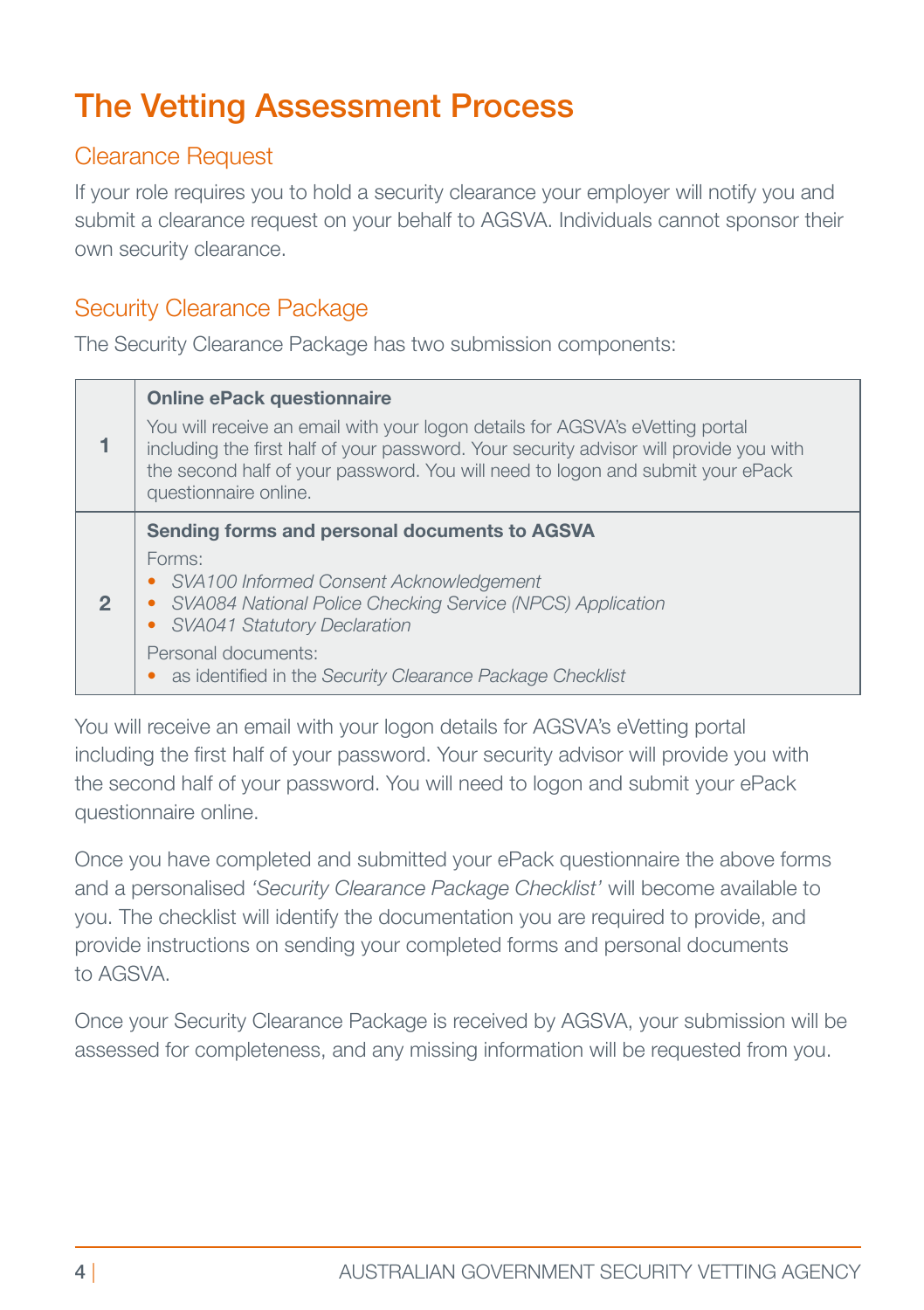### Vetting Assessment

Once your Security Clearance Package has been accepted as complete, AGSVA's vetting assessment begins.

Depending on the clearance level requested, AGSVA may contact you to schedule a psychological assessment. AGSVA will initiate external checks and allocate the case to a vetting officer. During the assessment the vetting officer will contact or conduct interviews with you and your referees.

Once all the required information has been gathered the vetting officer will make a recommendation on your suitability to hold a security clearance.

#### Decision

An authorised decision maker from AGSVA will review the recommendation and finalise the decision for cases being granted or denied. AGSVA will then notify you and your sponsor of the outcome of your security clearance application.

In the event that your clearance application is denied or an existing clearance revoked, you can ask for a review of the decision. For further information on decision review please visit the AGSVA website.

### Vetting Timeframes

| <b>Clearance level</b> | <b>AGSVA issues Security</b><br><b>Clearance Package</b> | <b>Applicant completes</b><br><b>Security Clearance</b><br><b>Package</b> |                   |
|------------------------|----------------------------------------------------------|---------------------------------------------------------------------------|-------------------|
| <b>Baseline</b>        | 5-10 business days                                       | 20 business days                                                          | 20 business days  |
| Negative Vetting 1     | 5-10 business days                                       | 20 business days                                                          | 70 business days  |
| Negative Vetting 2     | 5-10 business days                                       | 20 business days                                                          | 100 business days |
| Positive Vetting       | 5-10 business days                                       | 20 business days                                                          | 180 business days |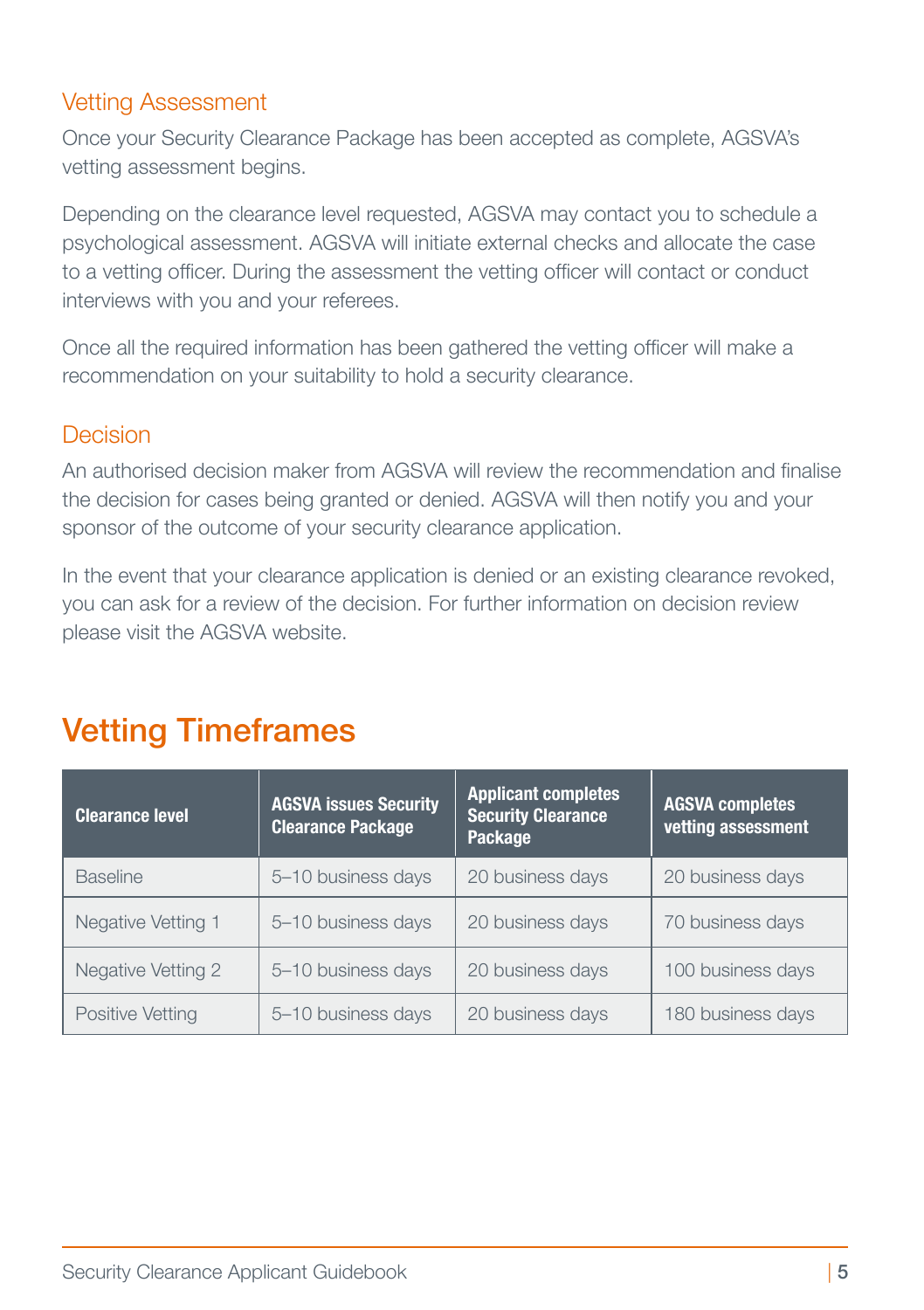## Guide to ePack information and personal documents

### ePack Information Requirements

The below table is a guide to the ePack information you may be required to provide during the security clearance process. You can start gathering this information prior to being supplied with your eVetting Portal logon.

| <b>Mandatory</b> | If required by AGSVA |
|------------------|----------------------|
|                  |                      |

| <b>Information Requirement</b>                                                                                                                                                                                                                                                                                                                                                                                                                                                           | <b>Baseline</b> | <b>NV1</b> | N <sub>2</sub> | <b>PV</b> |
|------------------------------------------------------------------------------------------------------------------------------------------------------------------------------------------------------------------------------------------------------------------------------------------------------------------------------------------------------------------------------------------------------------------------------------------------------------------------------------------|-----------------|------------|----------------|-----------|
| Details of partner and parents<br>Full name, date and place of birth, current<br>address, citizenship, current employment                                                                                                                                                                                                                                                                                                                                                                |                 |            |                |           |
| Details of all cohabitants over 18yrs old<br>(including siblings and children)<br>Full name, date and place of birth, citizenship,<br>current employment, (details of overseas<br>travel may be required)                                                                                                                                                                                                                                                                                |                 |            |                |           |
| <b>Overseas relatives</b><br>Full name, relationship, country, citizenship,<br>current address, residence since, occupation                                                                                                                                                                                                                                                                                                                                                              |                 |            |                |           |
| <b>Official Foreign Government Contacts</b><br>Full name, employment details                                                                                                                                                                                                                                                                                                                                                                                                             |                 |            |                |           |
| <b>Financial information</b><br>Details of your most recent tax return<br>Annual salary (gross and net)<br>Average fortnightly expenditure<br>$\bullet$<br>Loans and other debt statements<br>Details of other forms of income<br>٠<br>(pensions, government payments,<br>child support)<br>Details of bequests, legal settlements,<br>(inheritance)<br>Details of investment accounts<br>Details of credit cards (institution, credit<br>۰<br>limit, type, balance and average payment) | $\star$         |            |                |           |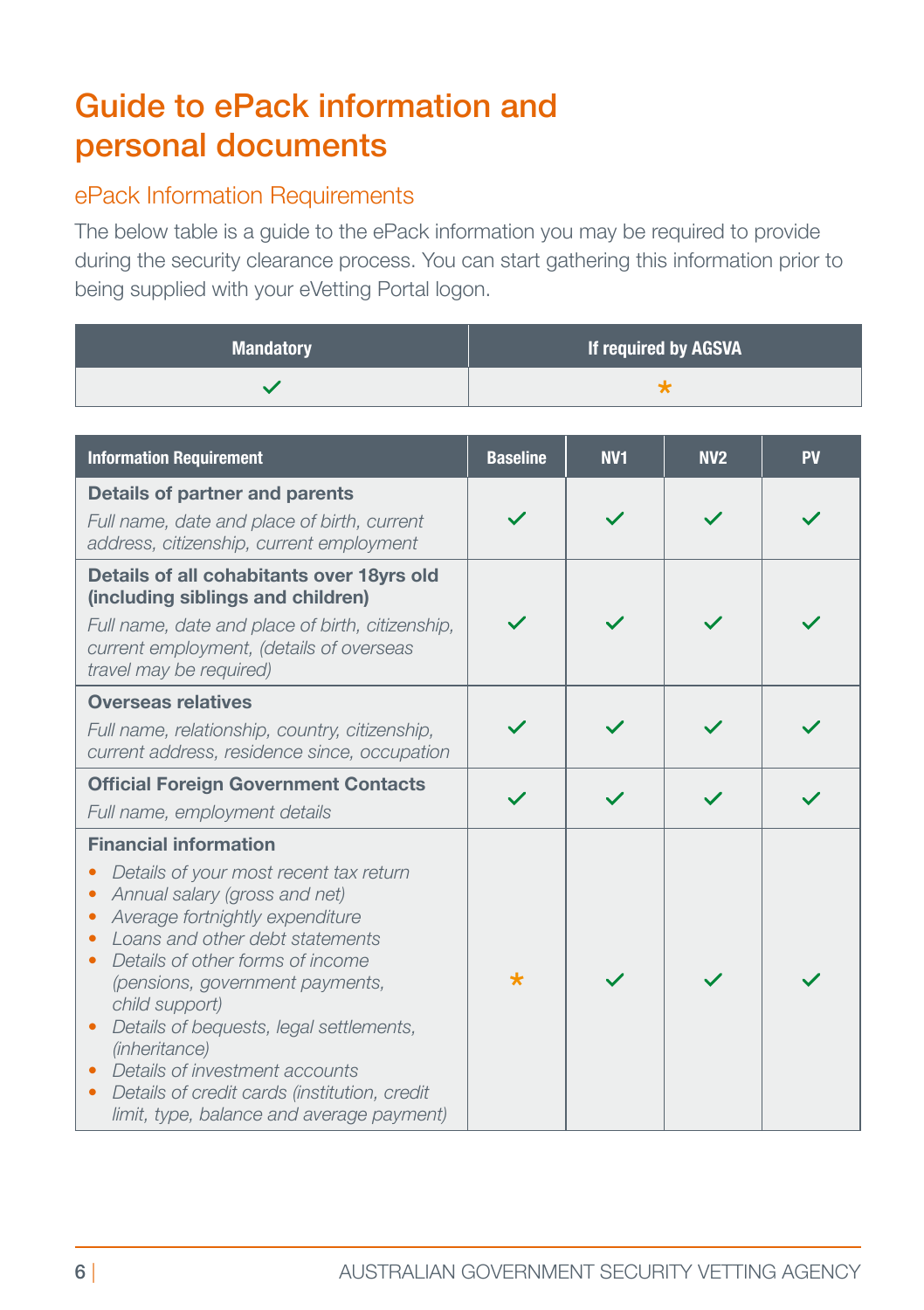| <b>Information Requirement</b>                                                                                                                                                                                                                                                                                                                                                                                         | <b>Baseline</b> | <b>NV1</b> | <b>NV2</b> | PV                                                            |
|------------------------------------------------------------------------------------------------------------------------------------------------------------------------------------------------------------------------------------------------------------------------------------------------------------------------------------------------------------------------------------------------------------------------|-----------------|------------|------------|---------------------------------------------------------------|
| <b>Financial information (continued)</b><br>Details of current and previous real estate<br>holdings, (purchase dates, price, value,<br>mortgage provider and account details)<br>Details of current motor vehicles (make,<br>model, type, registration number, value<br>and loan details)<br>Details of any other major assets<br>Details of business interests<br>$\bullet$<br>Details of all superannuation accounts | *               |            |            |                                                               |
| <b>Employment history</b><br>Name of employer, position, dates, address                                                                                                                                                                                                                                                                                                                                                | 5 years         | 10 years   | 10 years   | Since age<br>16, or 10<br>years for<br>applicants<br>under 26 |
| <b>Address history</b><br>Full address and dates resided                                                                                                                                                                                                                                                                                                                                                               | 5 years         | 10 years   | 10 years   | Since age<br>16, or 10<br>years for<br>applicants<br>under 26 |
| <b>Education history</b><br>Name of institution, years attended,<br>qualification received                                                                                                                                                                                                                                                                                                                             | 5 years         | 10 years   | 10 years   | Since age<br>16, or 10<br>years for<br>applicants<br>under 26 |
| <b>Overseas travel</b><br>Country, dates & reason for visit                                                                                                                                                                                                                                                                                                                                                            | 10 years        | 10 years   | 10 years   | Since age<br>16, or 10<br>years for<br>applicants<br>under 26 |
| <b>Passport and Travel Documents</b><br>Issuing Country, passport number, type,<br>validity                                                                                                                                                                                                                                                                                                                            | $\star$         | $\star$    | $\star$    | Since age<br>16, or 10<br>years for<br>applicants<br>under 26 |
| <b>Social memberships</b><br>Name of club/association, purpose, dates of<br>membership                                                                                                                                                                                                                                                                                                                                 | If applicable   |            |            |                                                               |
| <b>Legal proceedings</b><br>Type, description, location, outcome                                                                                                                                                                                                                                                                                                                                                       | If applicable   |            |            |                                                               |
| <b>Security clearance history</b><br>Details of clearance issued by AGSVA or<br>other government department                                                                                                                                                                                                                                                                                                            | If applicable   |            |            |                                                               |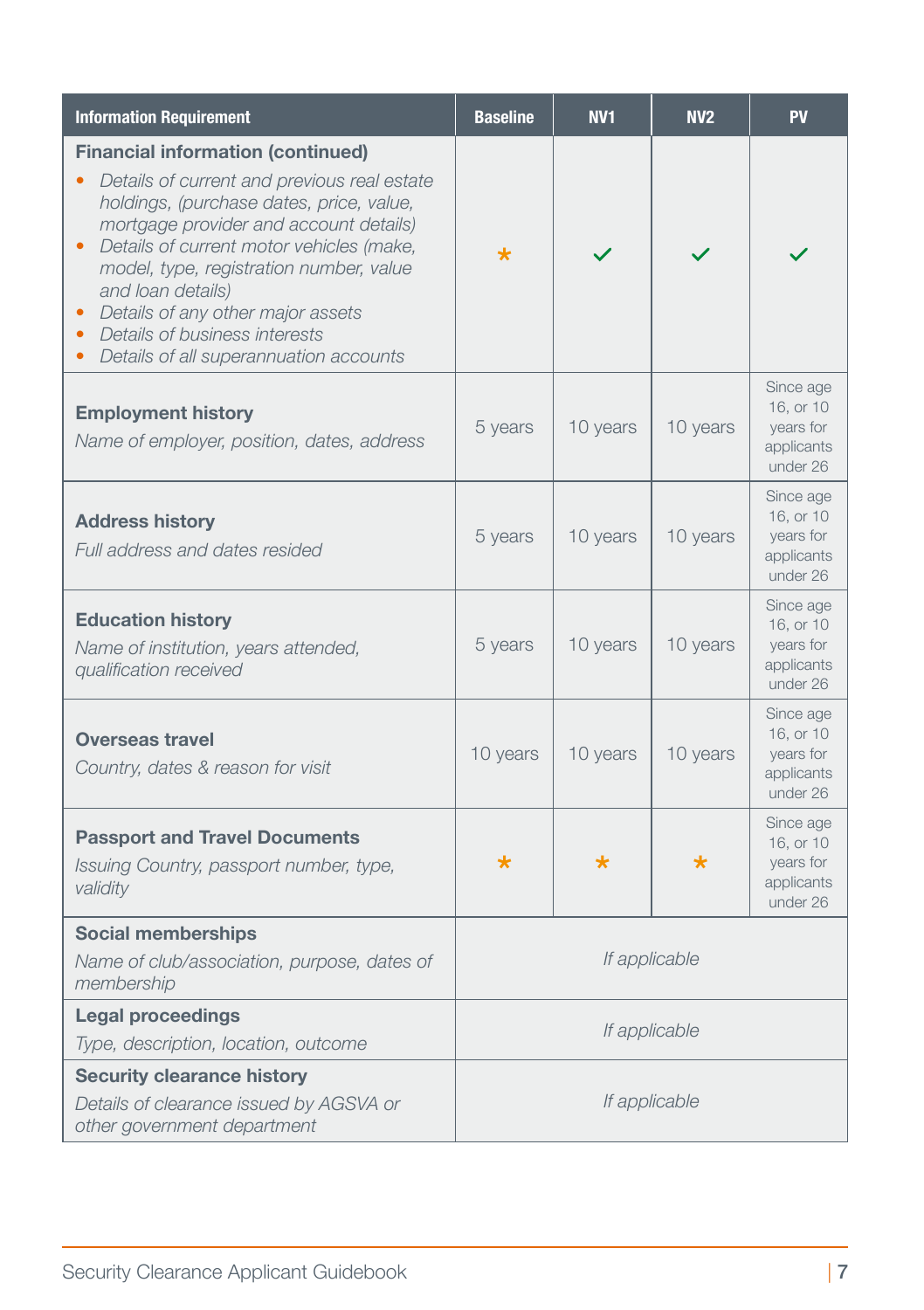### Personal Document Requirements

Once you have submitted your ePack questionnaire you will be provided with a 'Security Clearance Package Checklist' specific to you, identifying which personal documents you need to provide. The table below is a guide to the personal documents that may be required during a security clearance process.

| <b>Mandatory</b> | If required by AGSVA |
|------------------|----------------------|
|                  |                      |

| <b>Document Requirement</b>                                                                                                                                                                                                                                                                                                                                                                                                                                                                                                                  | <b>Baseline</b> | <b>NV1</b> | N <sub>2</sub> | <b>PV</b> |
|----------------------------------------------------------------------------------------------------------------------------------------------------------------------------------------------------------------------------------------------------------------------------------------------------------------------------------------------------------------------------------------------------------------------------------------------------------------------------------------------------------------------------------------------|-----------------|------------|----------------|-----------|
| <b>Full Birth Certificate (Born in Australia)</b><br>Must contain a minimum of one<br>parent's details.<br>An extract is not acceptable.<br>If you were born in Australia on or after 20<br>August 1986, refer to Proof of Australian<br>Citizenship below.                                                                                                                                                                                                                                                                                  |                 |            |                |           |
| <b>Full Birth Certificate (Born Overseas)</b><br>If in a language other English, you must<br>also provide a translation from a translator<br>accredited by NAATI.                                                                                                                                                                                                                                                                                                                                                                            |                 |            |                |           |
| <b>Proof of Australian Citizenship</b><br>Born overseas - Australian<br>citizenship certificate<br>Born in Australia on or after 20 August 1986<br>- additional documentation required as proof<br>of Australian Citizenship, i.e. your Australian<br>passport, parent's full birth certificate<br>showing parent was born in Australia before<br>20 August 1986, parent's Australian passport<br>issued on or after 20 August 1986 issued<br>before your birth, or parent's Australian<br>citizenship certificate issued before your birth. |                 |            |                |           |
| <b>Current Marriage Certificate</b><br>Issued by the Registrar of Birth, Deaths<br>and Marriages                                                                                                                                                                                                                                                                                                                                                                                                                                             | If applicable   |            |                |           |
| <b>Divorce certificate(s)</b><br>Decree nisi or decree absolute for all<br>previous Divorces                                                                                                                                                                                                                                                                                                                                                                                                                                                 | If applicable   |            |                |           |
| Change of name certificate(s)<br>Legal name change document or deed poll                                                                                                                                                                                                                                                                                                                                                                                                                                                                     | If applicable   |            |                |           |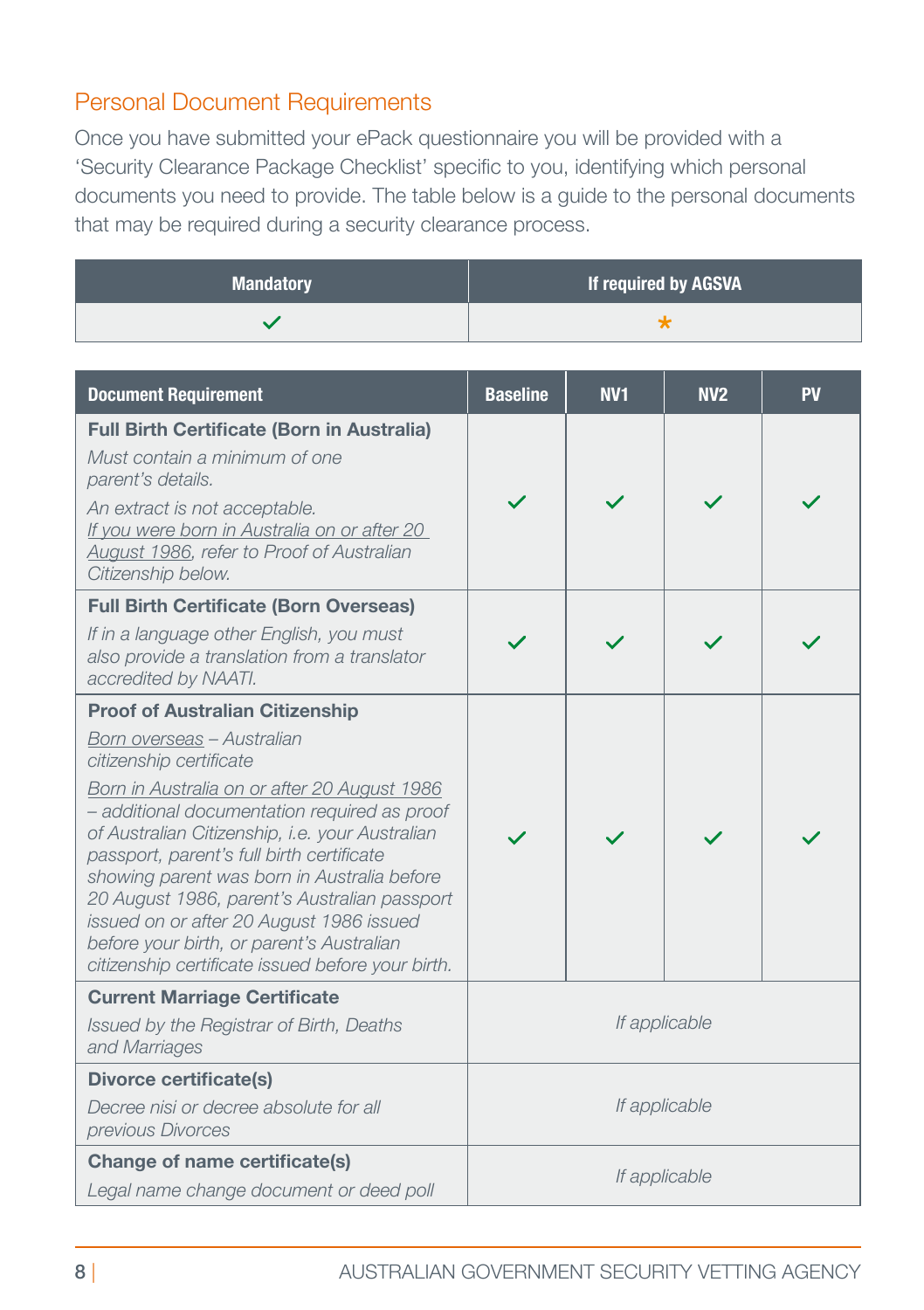| <b>Document Requirement</b>                                                                                                                 | <b>Baseline</b> | <b>NV1</b>   | <b>NV2</b>   | PV                                      |
|---------------------------------------------------------------------------------------------------------------------------------------------|-----------------|--------------|--------------|-----------------------------------------|
| <b>Certificate of Service or discharge</b><br>Military service record for previous service in<br>the Defence Forces of any country          | If applicable   |              |              |                                         |
| <b>Current Photo identification</b><br>Must contain a clear identification photograph<br>and legible signature (e.g. drivers licence)       | $\checkmark$    |              |              |                                         |
| <b>Current Secondary identification</b><br>Current Medicare card OR Identity card<br>issued by Australian Defence Force                     |                 |              |              |                                         |
| <b>Current credit or bank card</b><br>Issued by a Financial Institution                                                                     | $\checkmark$    | $\checkmark$ | $\checkmark$ |                                         |
| <b>Proof of current address</b><br>Drivers licence, utility bill, rates notice,<br>bank statement                                           |                 |              |              |                                         |
| <b>Proof of previous addresses</b><br>Drivers licence, utility bill, rates notice, bank<br>statement NB: BL/NV1/NV2 one previous<br>address |                 |              |              | All<br>addresses<br>in past<br>10 years |
| Proof of current employment<br>Pay slips, payment summary, statement of<br>service, letter of offer for proposed employment                 |                 |              |              |                                         |
| <b>Proof of previous employment</b><br>e.g Pay slips, payment summary, statement<br>of service<br>NB: NV1/NV2 one previous employment       | $\star$         |              |              | All<br>employers<br>in past<br>10 years |
| Passport(s)<br>Details page and all stamped pages for each<br>current, expired or cancelled passport                                        | $\star$         | $\star$      | $\star$      |                                         |
| <b>Financial statements</b><br>For past 3 months for all bank accounts,<br>credit cards                                                     | $\star$         | $\star$      | $\star$      |                                         |
| <b>Tax Return</b><br>Your last Tax Return                                                                                                   | $\star$         | $\star$      | $\star$      |                                         |
| <b>Notice of Tax Assessment</b><br>Your last Notice of Assessment                                                                           | *               | *            | $\star$      |                                         |
| <b>Payslip</b><br>Your most recent from all current employers                                                                               | *               | $\star$      | *            |                                         |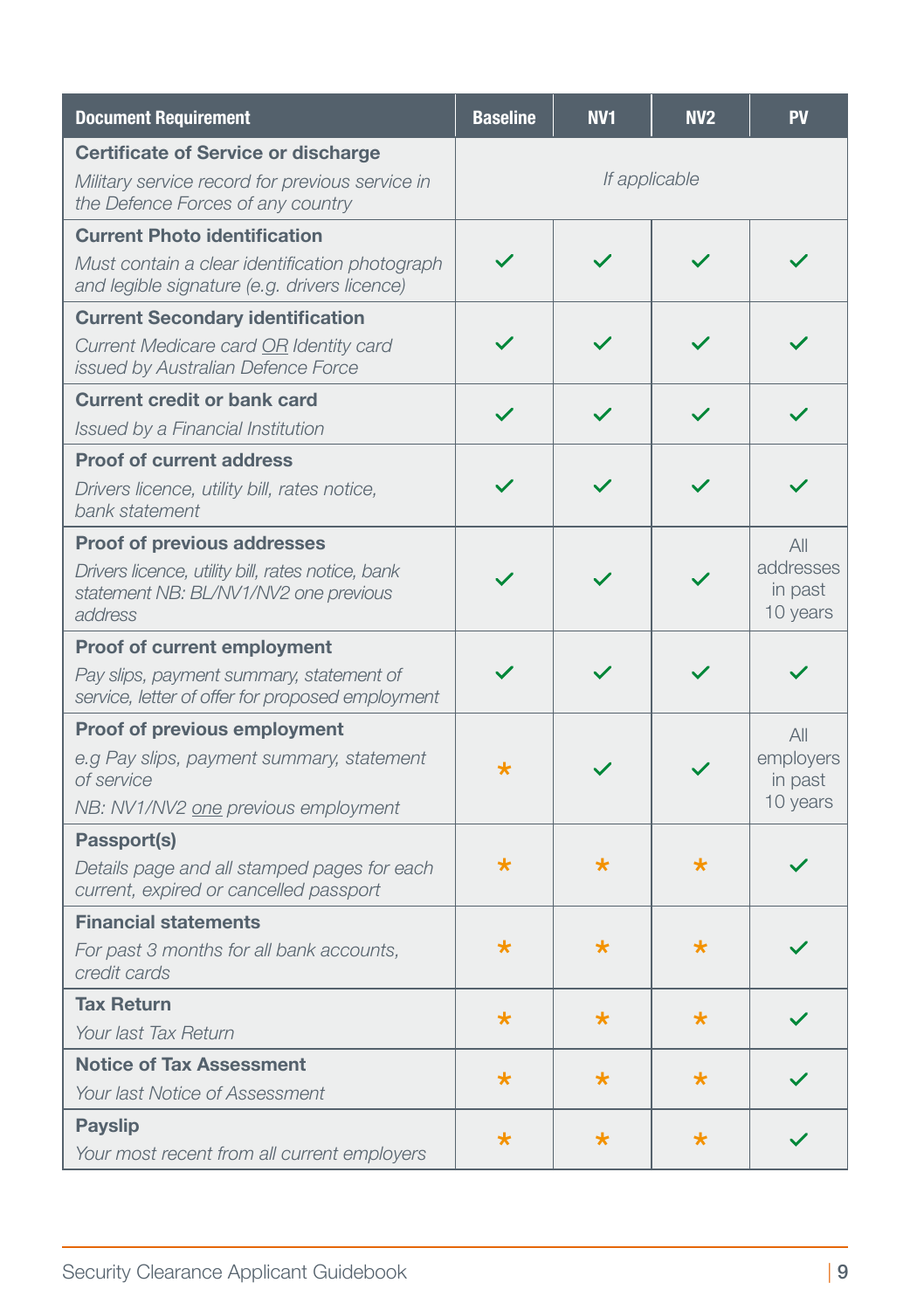# Nominating Referees

Referees play an important role in the security clearance assessment, helping to support information provided by you and collected during the vetting process.

When selecting your referees, consider the following:

- Where possible, referees should be Australian Citizens or permanent residents. Where this is not possible, referees should be citizens of the USA, Canada, the UK, or New Zealand. Referees from other countries may be considered, however additional coverage may be required.
- A referee must know you in either a personal or professional capacity; they cannot be related to you, or be a partner/ex-partner.
- A referee must have had regular contact with you over an extended period of time.

You may nominate multiple referees to cover different times over the checkable period where individual referees have not had continuous contact with you.

Please ensure your referees are available to be part of the process. One cause of delays during a security clearance process is the availability and responsiveness of referees.

| <b>Clearance Level</b>   | <b>Minimum Referee Requirement</b>                                                                                                                                                   |
|--------------------------|--------------------------------------------------------------------------------------------------------------------------------------------------------------------------------------|
| <b>Baseline</b>          | 1 referee, including 1 supervisor who can account for a period of<br>at least 3 months                                                                                               |
| Negative Vetting Level 1 | 2 referees, including 1 supervisor who can account for a period of<br>at least 3 months, and 1 or more personal referees to cover every<br>period of your life for the past 10 years |
| Negative Vetting Level 2 | 2 referees, including 1 supervisor who can account for a period of<br>at least 3 months, and 1 or more personal referees to cover every<br>period of your life for the past 10 years |
| Positive Vetting (PV)    | 5 referees, including 1–2 supervisors, and 3-4 personal referees<br>to cover every period of your life since the age of 16, or for the<br>past 10 years (whichever is greater)       |

### Referee requirements by clearance level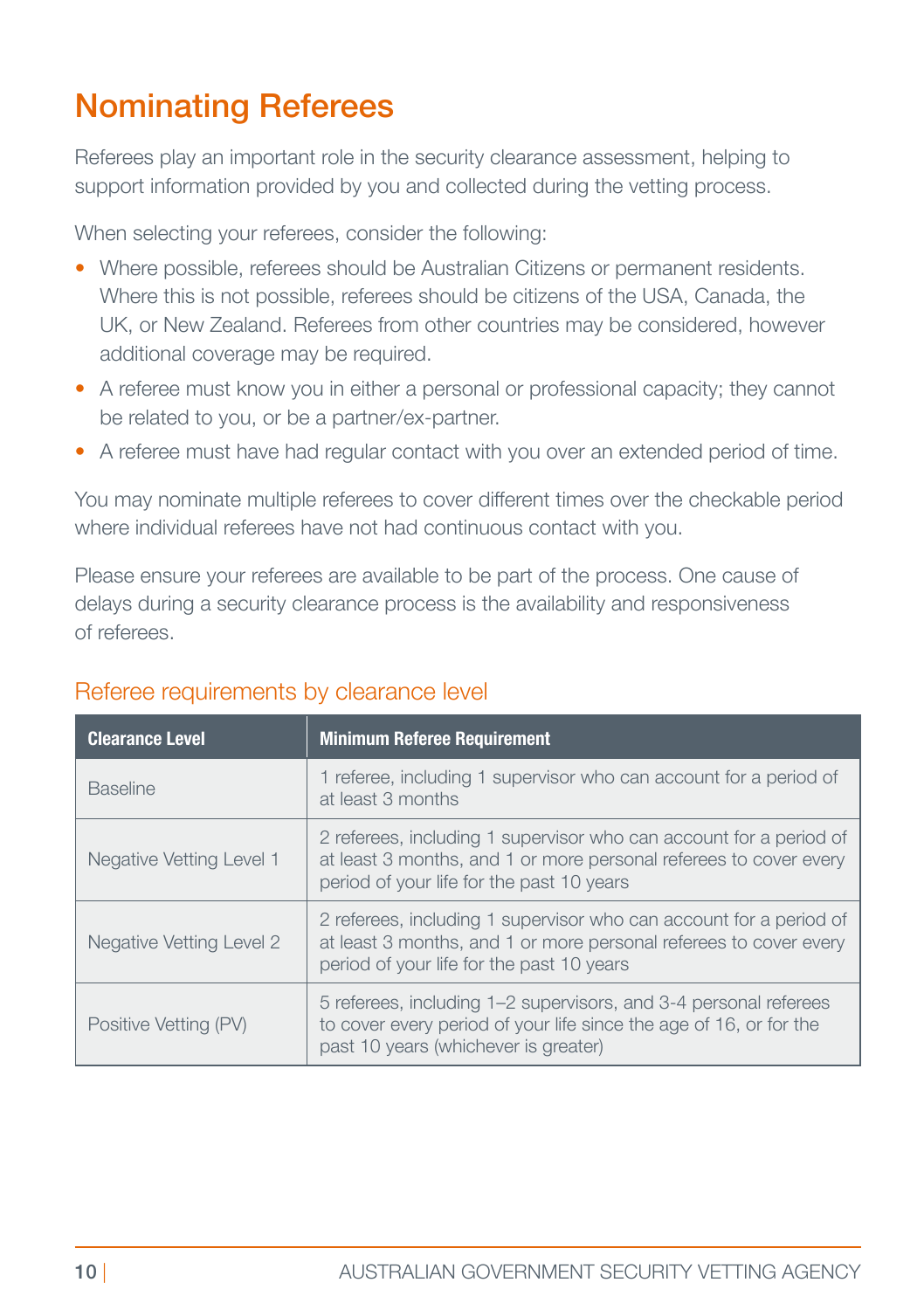# Maintaining your clearance

### Reporting changes in circumstance

In order to maintain your Australian Government security clearance you have a personal obligation to inform AGSVA of any significant changes to your personal circumstances. You can report changes in personal circumstances to AGSVA by completing a *[Change](https://www1.defence.gov.au/Security/Clearances/Resources)  [of Circumstances](https://www1.defence.gov.au/Security/Clearances/Resources)* form available on AGSVA's eVetting Portal.

Visit the AGSVA website for a list of reportable changes https://www.agsva.gov.au

### Periodic revalidations

All security clearances are required to be reviewed at regular intervals.

AGSVA will advise you when your security clearance is due for review.

| <b>Clearance</b><br><b>Level</b>       | <b>Baseline</b> | Negative Vetting 1 | Negative Vetting 2 | Positive Vetting |
|----------------------------------------|-----------------|--------------------|--------------------|------------------|
| <b>Revalidation</b><br><b>Interval</b> | 15 Years        | 10 Years           | Years <sup>'</sup> | 7 Years          |

# Further Information

#### **https://www.agsva.gov.au**

Clearance Support Team: **1800 640 450**

Email: **[securityclearances@defence.gov.au](mailto:securityclearances@defence.gov.au)**